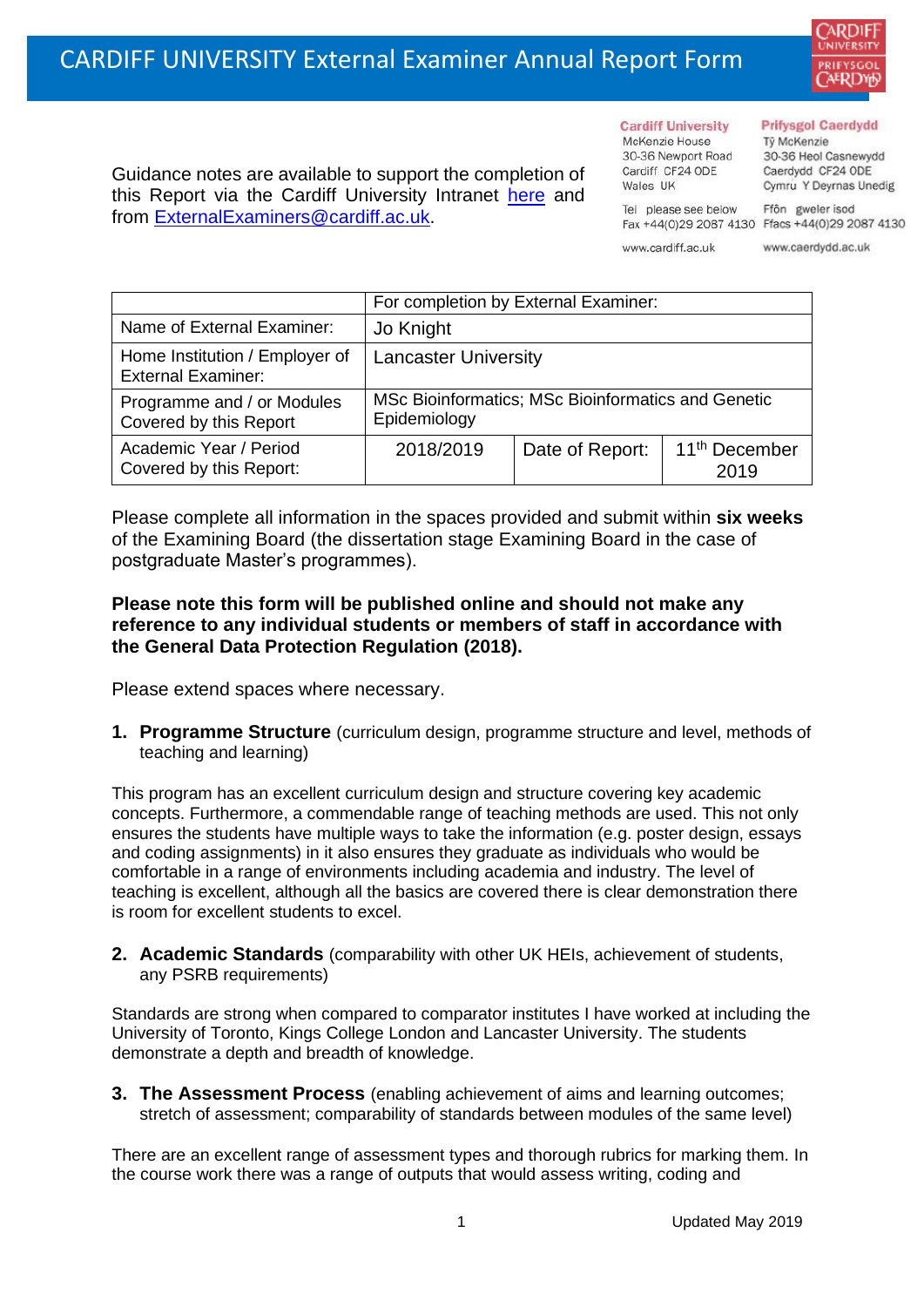presentation skills. Even within the dissertation there was a component of the mark linked to an early presentation which also came early in the timeframe to ensure useful feedback could be provided.

4. **Examination of Master's Dissertations (if applicable)** (sample of dissertations received, appropriateness of marking schemes, standard of internal marking, classification of awards)

There we a commendable range of projects and a marking scheme that allowed fair assessment across them all. Furthermore there was a strategic plan with first and second markers to ensure equitable marking.

## **5. Year-on-Year Comments**

[Previous External Examiner Reports are available from the Cardiff University Website [here.](https://www.cardiff.ac.uk/public-information/quality-and-standards/external-examiner-reports)]

N/A

**6. Preparation for the role of External Examiner (for new External Examiners only)** (appropriateness of briefing provided by the programme team and supporting information, visits to School, ability to meet with students, arrangements for accessing work to review)

I was a new examiner and the module lead was responsive to requests for clarification throughout the process.

**7. Noteworthy Practice and Enhancement** (good and innovative practice in learning, teaching and assessment; opportunities for enhancement of learning opportunities)

The success of this program is not only evident through the standard metrics provided above but also by the acknowledgements written by the students in their dissertation's which indicate high levels of engagement and commitment from these staff.

**8. Appointment Overview (for retiring External Examiners only)** (significant changes in standards, programme/discipline developments, implementation of recommendations, further areas of work)

N/A.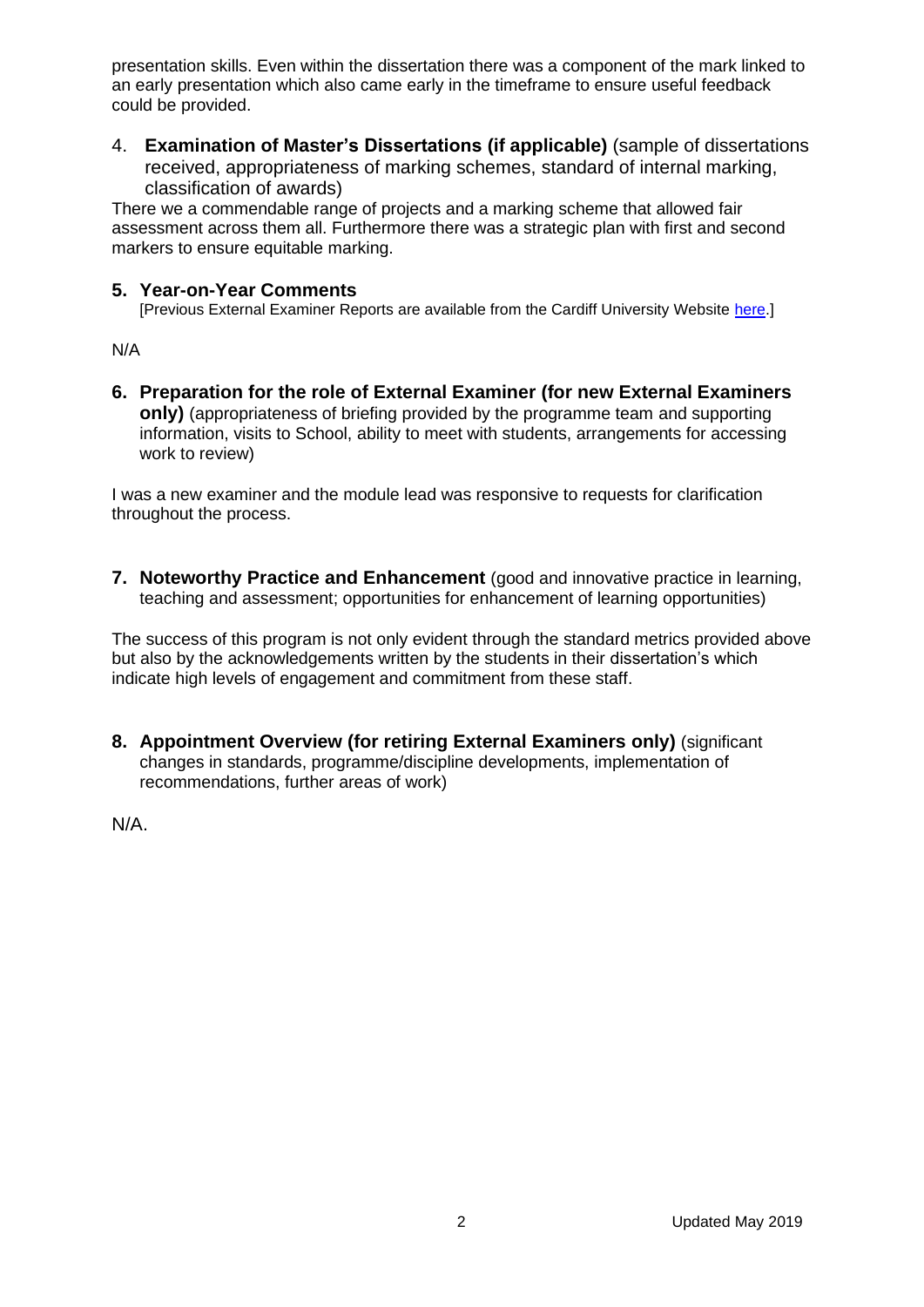## **9. Annual Report Checklist**

Please include appropriate comments within Sections 1-7 above for any answer of 'No'.

|                                                        |                                                                                                                                                             | <b>Yes</b><br>(Y) | <b>No</b><br>(N) | N/A<br>(N/A) |
|--------------------------------------------------------|-------------------------------------------------------------------------------------------------------------------------------------------------------------|-------------------|------------------|--------------|
| <b>Programme/Course information</b>                    |                                                                                                                                                             |                   |                  |              |
| 9.1                                                    | Did you receive sufficient information about the Programme and<br>its contents, learning outcomes and assessments?                                          | Y                 |                  |              |
| 9.2                                                    | Were you asked to comment on any changes to the assessment<br>of the Programme?                                                                             |                   |                  | N/A          |
| <b>Commenting on draft examination question papers</b> |                                                                                                                                                             |                   |                  |              |
| 9.3                                                    | Were you asked to approve all examination papers contributing<br>to the final award?                                                                        |                   |                  | N/A          |
| 9.4                                                    | Were the nature, spread and level of the questions appropriate?                                                                                             |                   |                  | N/A          |
| 9.5                                                    | Were suitable arrangements made to consider your comments?                                                                                                  |                   |                  | N/A          |
|                                                        | <b>Examination scripts</b>                                                                                                                                  |                   |                  |              |
| 9.6                                                    | Did you receive a sufficient number of scripts to be able to assess<br>whether the internal marking and classifications were appropriate<br>and consistent? |                   |                  | N/A          |
| 9.7                                                    | Was the general standard and consistency of marking<br>appropriate?                                                                                         |                   |                  | N/A          |
| 9.8                                                    | Were the scripts marked in such a way as to enable you to see<br>the reasons for the award of given marks?                                                  |                   |                  | N/A          |
| 9.9                                                    | Were you satisfied with the standard and consistency of marking<br>applied by the internal examiners?                                                       |                   |                  | N/A          |
| 9.10                                                   | In your judgement, did you have the opportunity to examine a<br>sufficient cross-section of candidates' work contributing to the<br>final assessment?       |                   |                  | N/A          |
| <b>Coursework and practical assessments</b>            |                                                                                                                                                             |                   |                  |              |
| 9.11                                                   | Was the choice of subjects for coursework and / or practical<br>assessments appropriate?                                                                    | Y                 |                  |              |
| 9.12                                                   | Were you afforded access to an appropriate sample of<br>coursework and / or practical assessments?                                                          | Y                 |                  |              |
| 9.13                                                   | Was the method and general standard of assessment<br>appropriate?                                                                                           | Y                 |                  |              |
| 9.14                                                   | Is sufficient feedback provided to students on their assessed<br>work?                                                                                      | Y                 |                  |              |
|                                                        | <b>Clinical examinations (if applicable)</b>                                                                                                                |                   |                  |              |
| 9.15                                                   | Were satisfactory arrangements made for the conduct of clinical<br>assessments?                                                                             |                   |                  | N/A          |
| <b>Sampling of work</b>                                |                                                                                                                                                             |                   |                  |              |
| 9.16                                                   | Were you afforded sufficient time to consider samples of<br>assessed work?                                                                                  | Y                 |                  |              |
|                                                        | <b>Examining board meeting</b>                                                                                                                              |                   |                  |              |
| 9.17                                                   | Were you able to attend the Examining Board meeting?                                                                                                        | Y                 |                  |              |